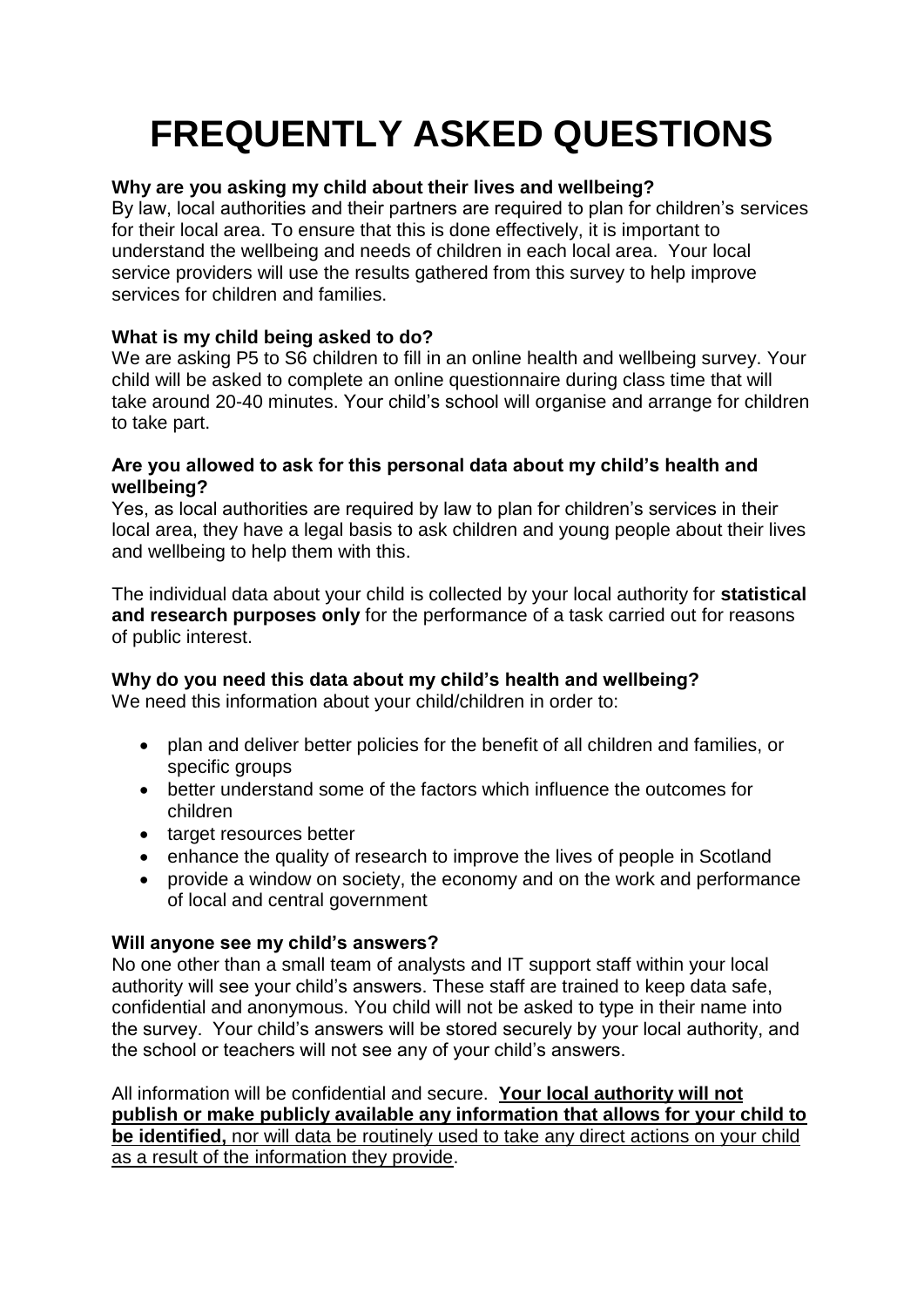However, if analysts within your local authority see anything in your child's answers that they are concerned about, they may need to do something to help your child. This would be the **only** time that the identify of your child would be sought by identifying your child from a separate database that holds your child's name together with their Scottish Candidate Number, and for which the local authority also has access too. This should **not** happen very often so it is **highly unlikely** that anyone will contact you or your child.

#### **What topics will my child be asked about in the survey?**

Your child will be asked questions that cover a wide range of topics, such as:

- Your Child's attitude to school
- Your Child's perception of achievement
- Your Child's perception on the pressure of school work
- Your Child's physical activity/exercise
- Your Child's eating behaviours
- Your Child's general health
- Your Child's general wellbeing (life satisfaction)
- Your Child's mental wellbeing (S2 pupils upwards)
- Your Child's physical or mental health condition
- Your Child's sleep pattern
- Your Child's feeling of discrimination
- Your Child's relationship with peers
- Your Child's self-perception (body image)
- Your Child's social media and online experience
- Your Child's relationships with family / environment
- Your Child's relationships with parents/carers
- Your Child's resilience
- Your Child's involvement in decision making
- Your Child's use of alcohol (S2 pupils upwards)
- Your Child's use of tobacco (S2 pupils upwards)
- Your Child's use of drugs (S4 pupils upwards)
- Your Child's involvement in positive activities
- Your Child's caring responsibilities
- Your Child's experience of bullying
- Your Child's aspirations and career planning
- Your Child's relationships and sexual health (S4 pupils upwards)
- Your Child's sedentary behaviour
- Your Child's perception on places to play

More information about this data collection can be found here: [www.edinburgh.gov.uk/healthandwellbeingcensus](http://www.edinburgh.gov.uk/healthandwellbeingcensus) and on the Scottish Government's website: <https://www.gov.scot/publications/health-and-wellbeing-census-2/>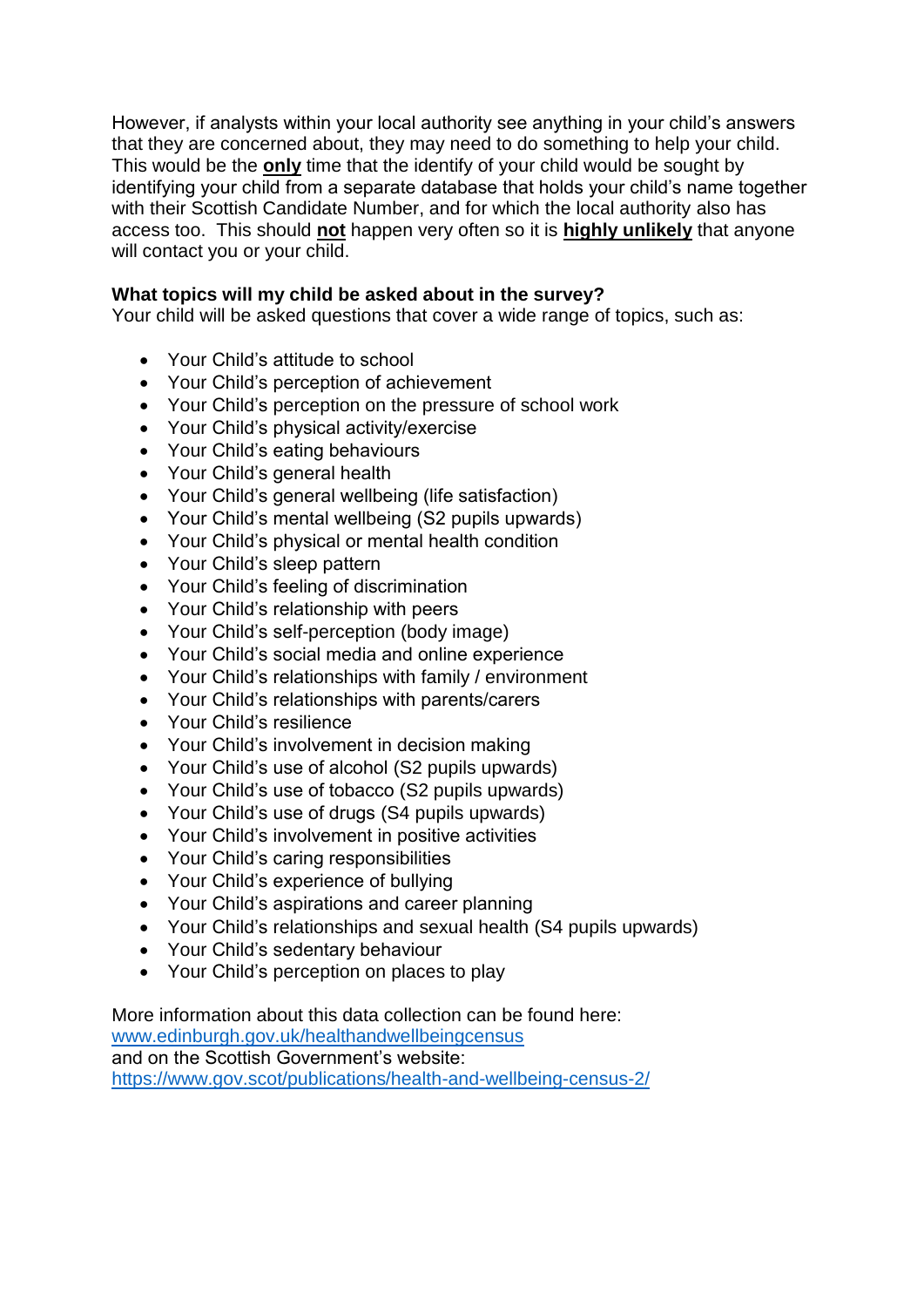### **Will the information about my child health and wellbeing be shared with others?**

Yes, your child's answers will be shared with analysts at the Scottish Government using secure transfer systems. This information is shared so that the Scottish Government can use this information to develop and monitor national policies, to target and provide resources, and to provide Parliament, Ministers and the wider community with information in relation to the lives and wellbeing of children and young people. **Your child will never be identified from any published findings**.

## **Will the Scottish Government share information about my child's health and wellbeing with others?**

The Scottish Government may further share data about your child with other approved organisations and researchers. However, data access will only be granted once this has been thoroughly reviewed and approved by their own data access procedures, and will only be shared for further **statistical and research purposes**. **Your child will never be identified from any published findings**.

Any sharing or linkage of data about your child/children will be done under the strict controls, and will be consistent with their data policy and the National Data [Linkage](http://www.gov.scot/Topics/Statistics/datalinkageframework) Guiding Principles. At all times your rights under the General Data Protection Regulation (GDPR) and other relevant legislation will be ensured. **Your child will never be identified from any published findings as a result of any linked data**.

You can find out more from looking at the Scottish Government's own website <https://www.gov.scot/publications/health-and-wellbeing-census-2/>

**How do you store the data about my child's health and wellbeing?** The storage of this data about your child within your local authority is managed effectively by **David Maguire.**

**How long will you keep the data about my child's health and wellbeing?** Data held about your child within the local authority is managed effectively by secure systems on secure servers and is exploited as a valuable corporate resource, subject to confidentiality restraints.

The personal data we hold about your child will be stored for longer periods as the data will be processed solely for archiving purposes in the public interest, scientific or historical research purposes or statistical purposes and is subject to implementation of the appropriate technical and organisational measures required by the GDPR in order to safeguard the rights and freedoms of individuals.

#### **Will my child's answers affect the services they receive?**

No. Your child's answers will be combined with what other children have said, to produce statistical summaries that, in turn, help plan services in the future.